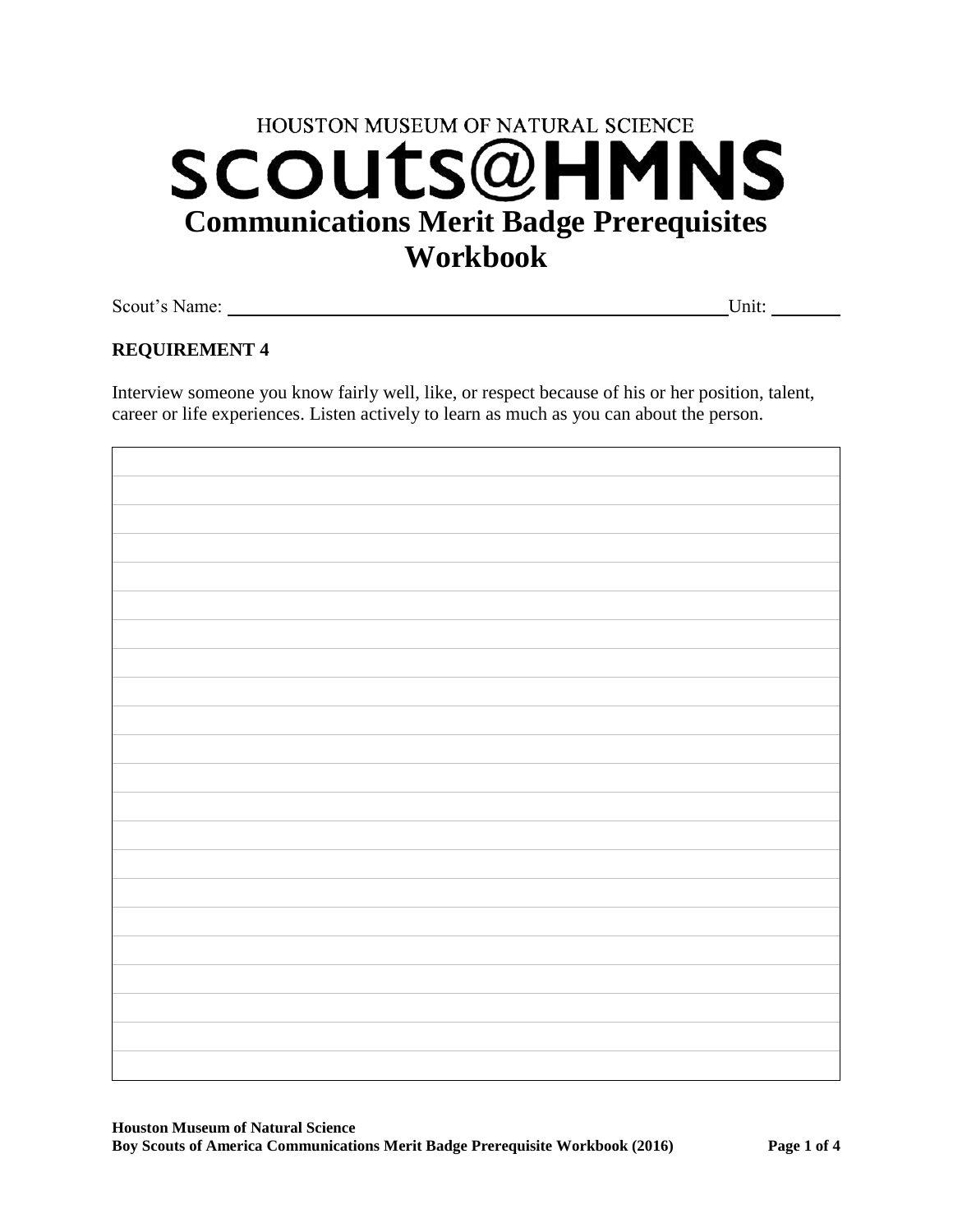Then prepare and deliver to your counselor an introduction of the person as though this person were to be a guest speaker, and include reasons why the audience would want to hear this person speak.

## Example:

"Thanks for coming today. We have a special guest speaker today, Detective Tom Jackson with the Minneapolis Police Department. Detective Jackson is a ten year veteran of the police department and has solved many puzzling crimes in our area. He has a bachelor's degree in law enforcement from Iowa State University. When he is not working, he teaches karate and coaches Little League baseball. Detective Jackson has graciously agreed to speak to us today about his position and other career opportunities in law enforcement. Please welcome Detective Jackson."



Show how you would call to invite this person to speak. (This will be done in class)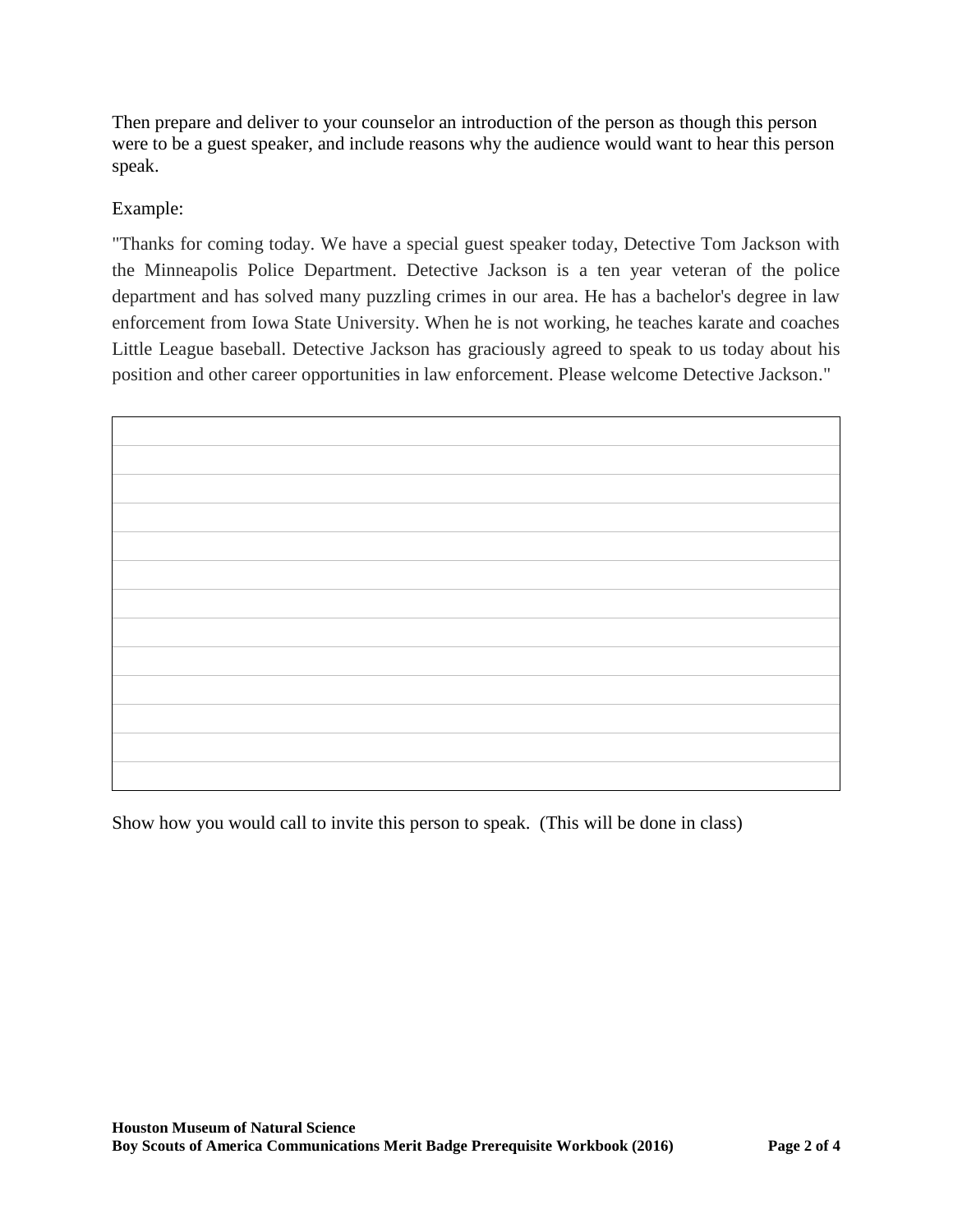## **REQUIREMENT 5**

Attend a public meeting (city council, school board, debate) approved by your counselor where several points of view are given on a single issue. Practice active listening skills and take careful notes of each point of view. Prepare an objective report that includes all points of view that were expressed, and share this with your counselor.